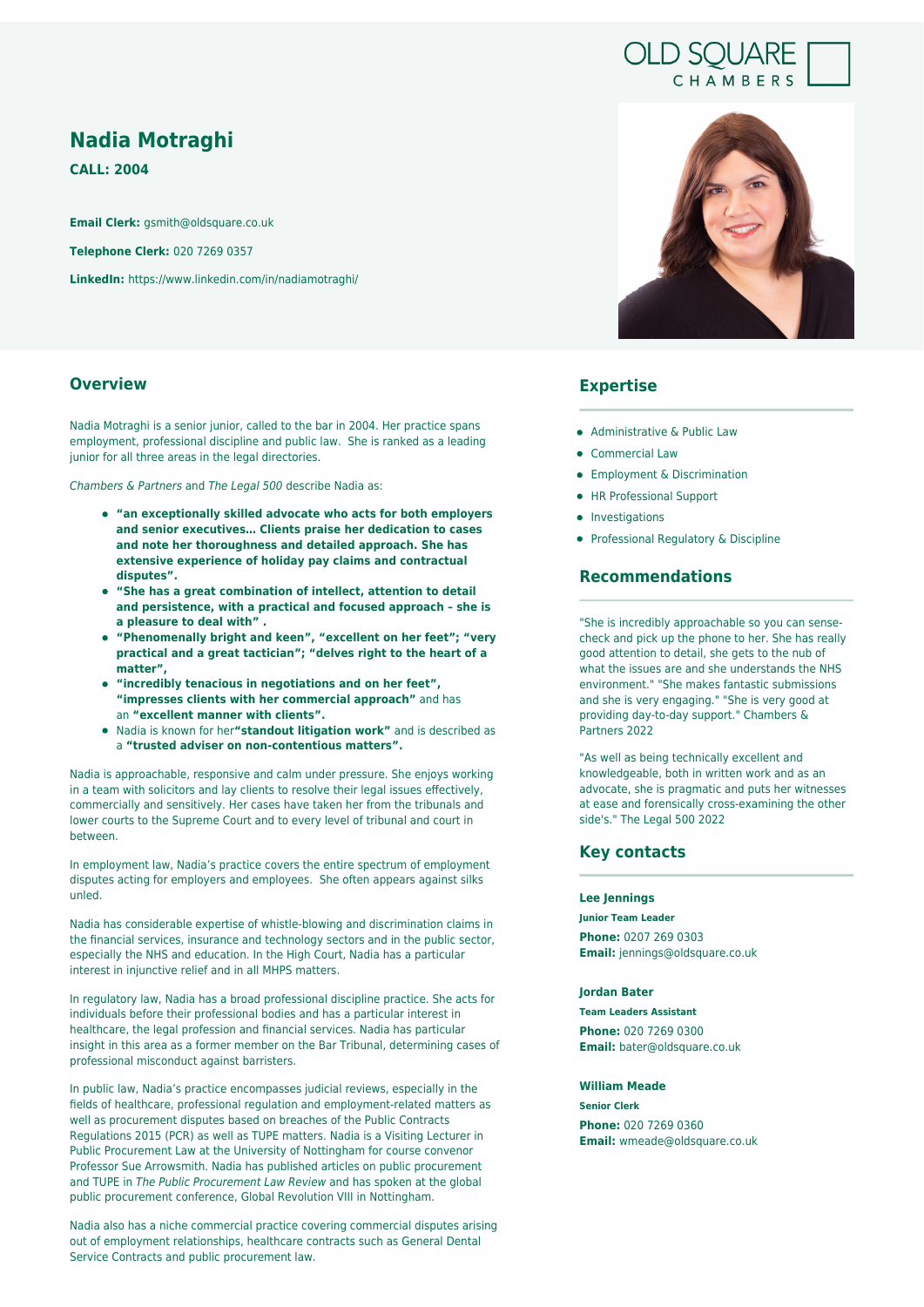#### **Education**

Nadia read law at St John's College, University of Oxford. At Oxford, she was a Lovells prize-winner.

Nadia was awarded a Frank Knox Fellowship at Harvard University. She graduated with an LLM from Harvard Law School and received the Dean's Prize for Leadership. She also spent a year at the Center for Middle Eastern Studies where she studied Persian and Middle Eastern Studies, including Islamic Law.

Nadia studied for the Bar Vocation Course at the College of Law. Gray's Inn awarded Nadia its pre-eminent scholarship and following Bar Finals, she received its Ede & Ravenscroft Student of the Year prize, for achieving the best marks in the country.

Prior to coming to the Bar, Nadia worked as a part-time lecturer and teaching fellow for several universities, including Harvard, where she received an award for excellence in teaching and as a Research Assistant for the Law Commission.

## **Current Memberships and other activities**

Nadia is a member of the Employment Lawyers Association (ELA) and sits on the ELA COVID-19 national working party.

She is a member of the Employment Law Bar Association (ELBA), Industrial Law Society (ILS) and the Association of Regulatory and Disciplinary Lawyers (ARDL).

She regularly writes, commentates and lectures on topical legal subjects and has appeared on all the UK's major new channels.

# **Employment & Discrimination**

Nadia is a specialist in employment and discrimination law with considerable experience of the full range of litigation within this field. She has been recommended as a leading practitioner in employment law by Chambers & Partners for a number of years and has appeared as sole counsel against Queen's Counsel many times.

Nadia has an extensive practice, undertaking advocacy and advisory work for employees and employers.

Her experience ranges from the Employment Tribunal and High Court to the Supreme Court.

A significant part of Nadia's tribunal practice consists of factually and legally complex lengthy discrimination cases (particularly those involving claims of multi-stranded discrimination); whistleblowing and claims concerning trade union activities, with or without unfair dismissal claims. Nadia's experience of equal pay includes being instructed as sole counsel in a number of mass equal pay claims against a number of local authorities.

Many of Nadia's cases are unusual, involving politically sensitive issues where the implications go beyond the confines of the legal case or test cases where strategy is particularly important.

In the **[private sector](http://www.oldsquare.co.uk/our-sectors)**, Nadia has particular experience of claims from a wide variety of sectors including: banking and other "City" claims; telecommunications and technology and well-known retailers.

In the **[public sector](http://www.oldsquare.co.uk/our-sectors/public-sector)**, Nadia has expertise in acting for and against NHS Trusts, local authorities, universities and for politicians, including Members of Parliament (MPs).

Nadia's High Court practice spans the full range of contractual claims as well as injunctive work, including in the context of industrial action and injunctions arising out of the contract of employment, especially under Maintaining High Professional Standards in the Modern NHS (MHPS) in respect of doctors and dentists in the NHS.

Outside of court, Nadia has expertise in representing parties at mediation, whether independent or judicial.

## **Professional Memberships**

- **•** Employment Lawyers Association
- **•** Employment Law Bar Association
- Industrial Law Society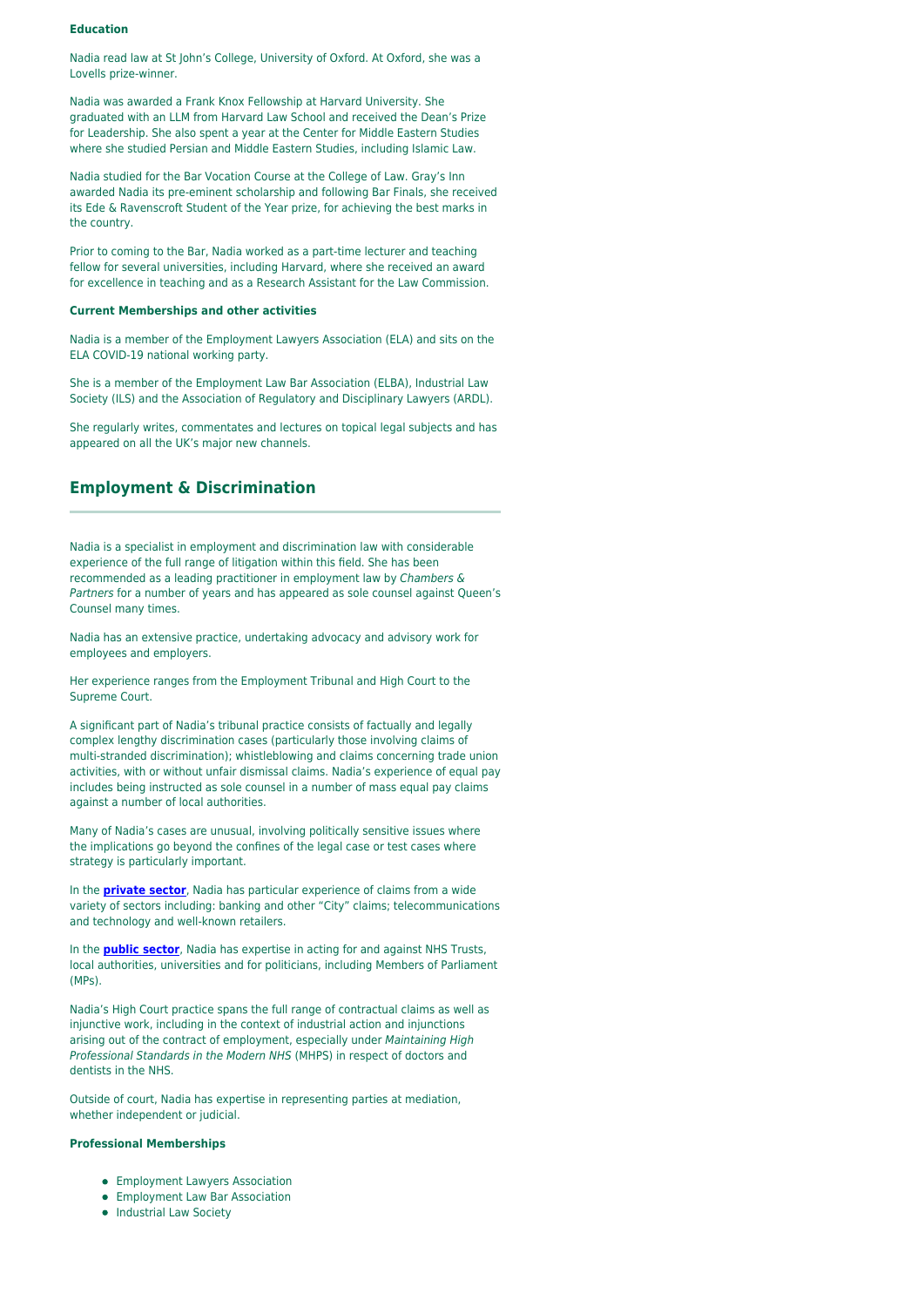# **Professional Regulatory & Discipline**

Nadia's experience in this field covers a wide spectrum from advising and representing practitioners:

- Before their professional bodies
- In NHS Performers List matters
- In appeals and judicial reviews

Nadia is also instructed in judicial reviews relating to changes in the NHS.

#### **Healthcare Professional Discipline**

Nadia's experience of professional disciplinary cases before healthcare regulatory bodies includes cases before the General Medical Council (GMC), General Dental Council (GDC), General Optical Council (GOC), Nursing and Midwifery Council (NMC) and Health and Care Professional Council (HCPC).

She has represented individuals in fitness to practise hearings at all stages and in interim orders hearings as well as challenging referrals to fitness to practise hearings. For example, Nadia was instructed as junior counsel in what is thought to be the longest case brought against an individual doctor (GMC v Sondhi, heard over 13 weeks in 2013-2014.)

Nadia has particular expertise in statutory appeals before the High Court of determinations of regulatory bodies and also of judicial reviews arising from decisions of regulatory bodies. (CHRE v. NMC & Paula Grant [2011] EWHC 927 (Admin), Uddin v GMC, Kapadia v GMC).

Nadia has also appeared on behalf of practitioners and advised in Performers List cases, at the First Tier Tribunal and before PLDPs.

In addition to advising and representing individuals, Nadia also advises organisations and professional associations on professional discipline issues which concern them, whether advising on responses to public consultations, assisting in providing guidance to members/ employees and strategic matters.

She has expertise in advising on professional disciplinary issues related to COVID-19.

## **Judicial Review**

Nadia represented the applicant nurses in a successful judicial review of the longest case in NMC history, R (Johnson and Maggs) v. NMC [2013] EWHC 2140 (Admin) led by **[Mary O'Rourke QC.](https://oldsquare.co.uk/people/mary-orourke-qc/)**

Nadia is presently instructed by the Claimants in a judicial review challenging a decision to close a hospital unit.

### **NHS Performers List**

Nadia's experience includes advice and representation in NHS Performers List cases and other matters.

Nadia advises on refusals of application for inclusion on the Performers List, NHS England investigations, the imposition of conditions or suspensions. She also represents practitioners at Performers List hearings and appeals to the First-Tier Tribunal.

## **Multi-jurisdiction cases**

Nadia's expertise in employment law and in-depth knowledge of the NHS has proven valuable to her regulatory practice as she is able to effectively advise clients on proceedings across a number of jurisdictions including: internal proceedings, the Employment Tribunal, High Court and other appellate bodies and before regulatory bodies.

Outside the healthcare context, Nadia has represented individuals in internal disciplinary proceedings, including teachers and accountants. She has also represented an accountant in regulatory proceedings.

Nadia also sits as a barrister member of the Bar Disciplinary Tribunal hearing professional misconduct cases brought by the Bar Standards Board against barristers.

Nadia also sits as a barrister member of the Bar Disciplinary Tribunal hearing professional misconduct cases brought by the Bar Standards Board against barristers.